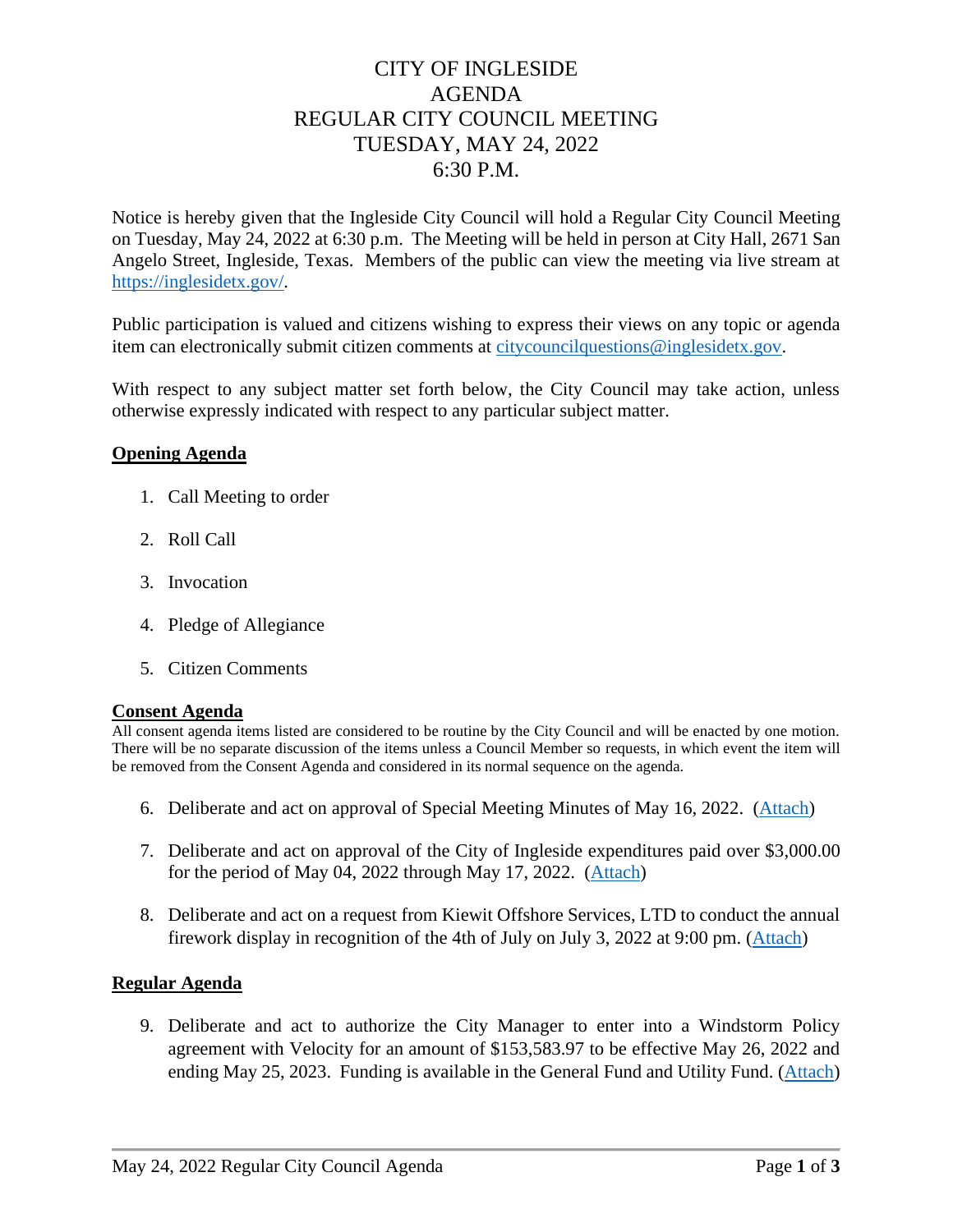# **Executive Session**

## 10. Closed Session

City Council will meet in Closed Session pursuant to the provisions of Chapter 551 of the Texas Government Code, in accordance with the authority contained in:

- a. Section 551.071 Consultations with Attorney regarding Cause No. 20-CV-12256 Ken Baker vs City of Ingleside
- b. Section 551.071 Consultations with Attorney regarding 2020-21 audit status
- c. Section 551.071 Consultation with Attorney regarding Mayoral Declaration of Disaster and Executive Order
- d. Section 551.074 Personnel Matters regarding Interim City Manager
- e. Section 551.074 Personnel Matters regarding Interim Finance Director
- f. Section 551.074 Personnel Matters regarding the selection of applicants for the City Manager position
- 11. Open Session

City Council will reconvene in Open Session at which time action on the matter(s) discussed in Closed Session may be considered.

- a. Section 551.071 Consultations with Attorney regarding Cause No. 20-CV-12256 Ken Baker vs City of Ingleside
- b. Section 551.071 Consultations with Attorney regarding 2020-21 audit status
- c. Section 551.071 Consultation with Attorney regarding Mayoral Declaration of Disaster and Executive Order
- d. Section 551.074 Personnel Matters regarding Interim City Manager
- e. Section 551.074 Personnel Matters regarding Interim Finance Director
- f. Section 551.074 Personnel Matters regarding the selection of applicants for the City Manager position
- 12. Discuss and possible action on the 2021-22 current budget status. [\(Attach\)](/DocumentCenter/View/663/Item-12-PDF)
- 13. Deliberate and act on a presentation encompassing all currently funded Capital Improvement Projects and their status. [\(Attach\)](/DocumentCenter/View/665/Item-13-1-PDF)
- 14. Deliberate and act to approve final design contract amendment with Hanson Professional Services for the Houghton Drainage Project. Design amendment amount is \$122,919 for a total design cost of \$293,149. [\(Attach\)](/DocumentCenter/View/667/Item-14-1-PDF)
- 15. Deliberate and act on a presentation by Mike Barnard of Shelter Planners of America and Hanson Engineering on the construction of an Animal Shelter and authorization to proceed with final design. Funding for this project is available from the 2021 Bond. [\(Attach\)](/DocumentCenter/View/669/Item-15-1-PDF)
- 16. Deliberate and act on a Resolution authorizing acceptance of a grant from the State of Texas, Department of Transportation for the FY 2022 OPERATION SLOW DOWN Program for the Ingleside Police Department in the amount of \$3,848.17 with a city cash match of \$1,030.54 for overtime and fringe benefits with funding available from the General Fund; and appropriating \$4,878.71 in the Grant Fund (FUND 25). [\(Attach\)](/DocumentCenter/View/672/Item-16-Amended-PDF)
- 17. Deliberate and act on a Resolution authorizing Animal Control Officers to waive the pet adoption fees and microchipping fees for all new pet adoptions in recognition of the